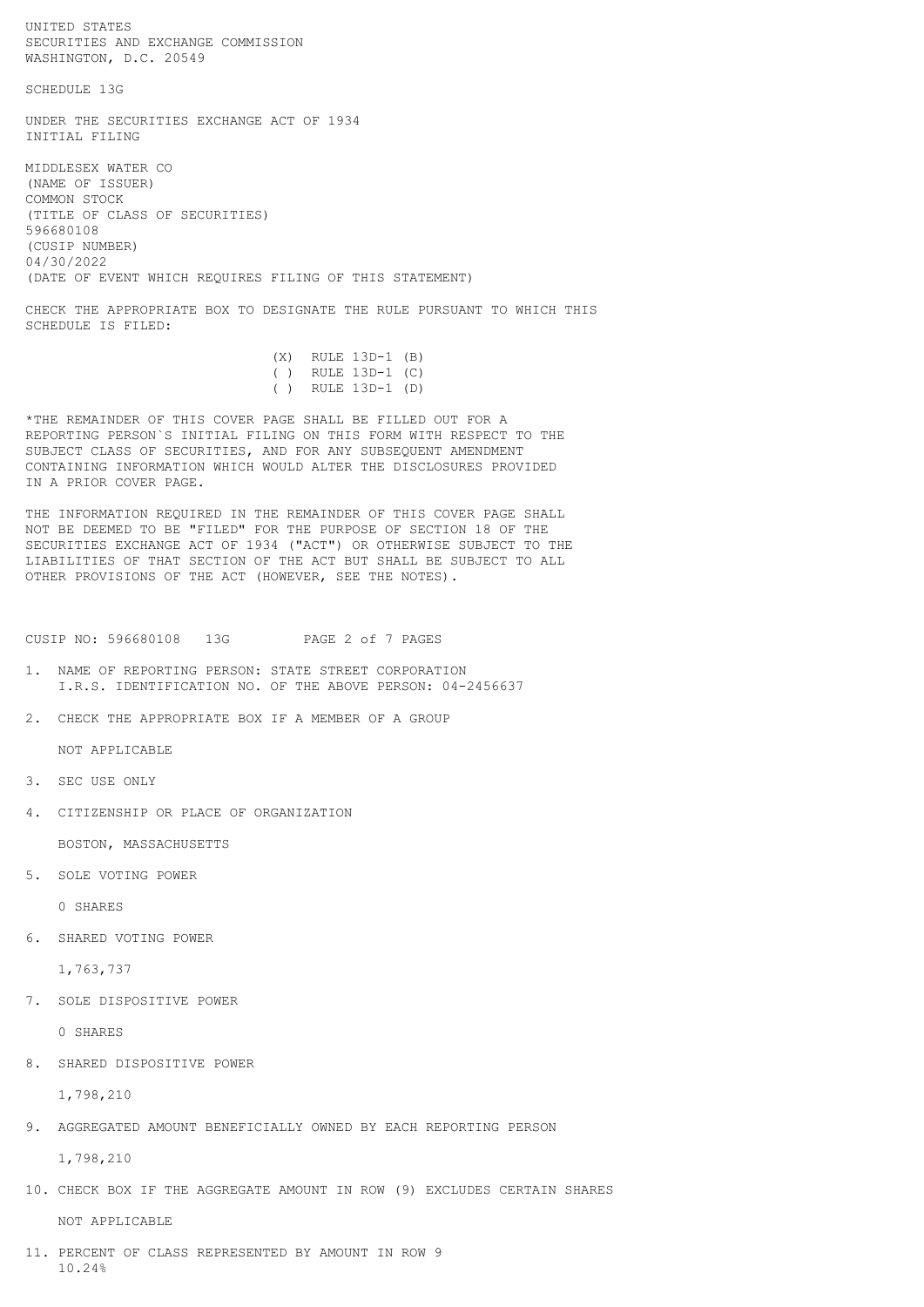12. TYPE OF REPORTING PERSON HC

CUSIP NO: 596680108 13G PAGE 3 of 7 PAGES

- 1. NAME OF REPORTING PERSON: SSGA FUNDS MANAGEMENT, INC. I.R.S. IDENTIFICATION NO. OF THE ABOVE PERSON: 04-3555193
- 2. CHECK THE APPROPRIATE BOX IF A MEMBER OF A GROUP

NOT APPLICABLE

- 3. SEC USE ONLY
- 4. CITIZENSHIP OR PLACE OF ORGANIZATION

BOSTON, MASSACHUSETTS

5. SOLE VOTING POWER

0 SHARES

6. SHARED VOTING POWER

1,238,925

7. SOLE DISPOSITIVE POWER

0 SHARES

8. SHARED DISPOSITIVE POWER

1,242,926

9. AGGREGATED AMOUNT BENEFICIALLY OWNED BY EACH REPORTING PERSON

1,242,926

10. CHECK BOX IF THE AGGREGATE AMOUNT IN ROW (9) EXCLUDES CERTAIN SHARES

NOT APPLICABLE

- 11. PERCENT OF CLASS REPRESENTED BY AMOUNT IN ROW 9 7.08%
- 12. TYPE OF REPORTING PERSON T<sub>A</sub>

CUSIP NO: 596680108 13G PAGE 4 OF 7 PAGES

ITEM 1.

 (A) NAME OF ISSUER MIDDLESEX WATER CO (B) ADDRESS OF ISSUER`S PRINCIPAL EXECUTIVE OFFICES 1500 RONSON ROAD PO BOX 1500 ISELIN NJ 08830 UNITED STATES ITEM 2.

- (A) NAME OF PERSON FILING STATE STREET CORPORATION SSGA FUNDS MANAGEMENT, INC.
- (B) ADDRESS OF PRINCIPAL BUSINESS OFFICE OR, IF NONE, RESIDENCE STATE STREET FINANCIAL CENTER 1 LINCOLN STREET BOSTON, MA 02111 (FOR ALL REPORTING PERSONS)
- (C) CITIZENSHIP: SEE ITEM 4 (CITIZENSHIP OR PLACE OF ORGANIZATION) OF COVER PAGES
- (D) TITLE OF CLASS OF SECURITIES COMMON STOCK
- (E) CUSIP NUMBER: 596680108

ITEM 3.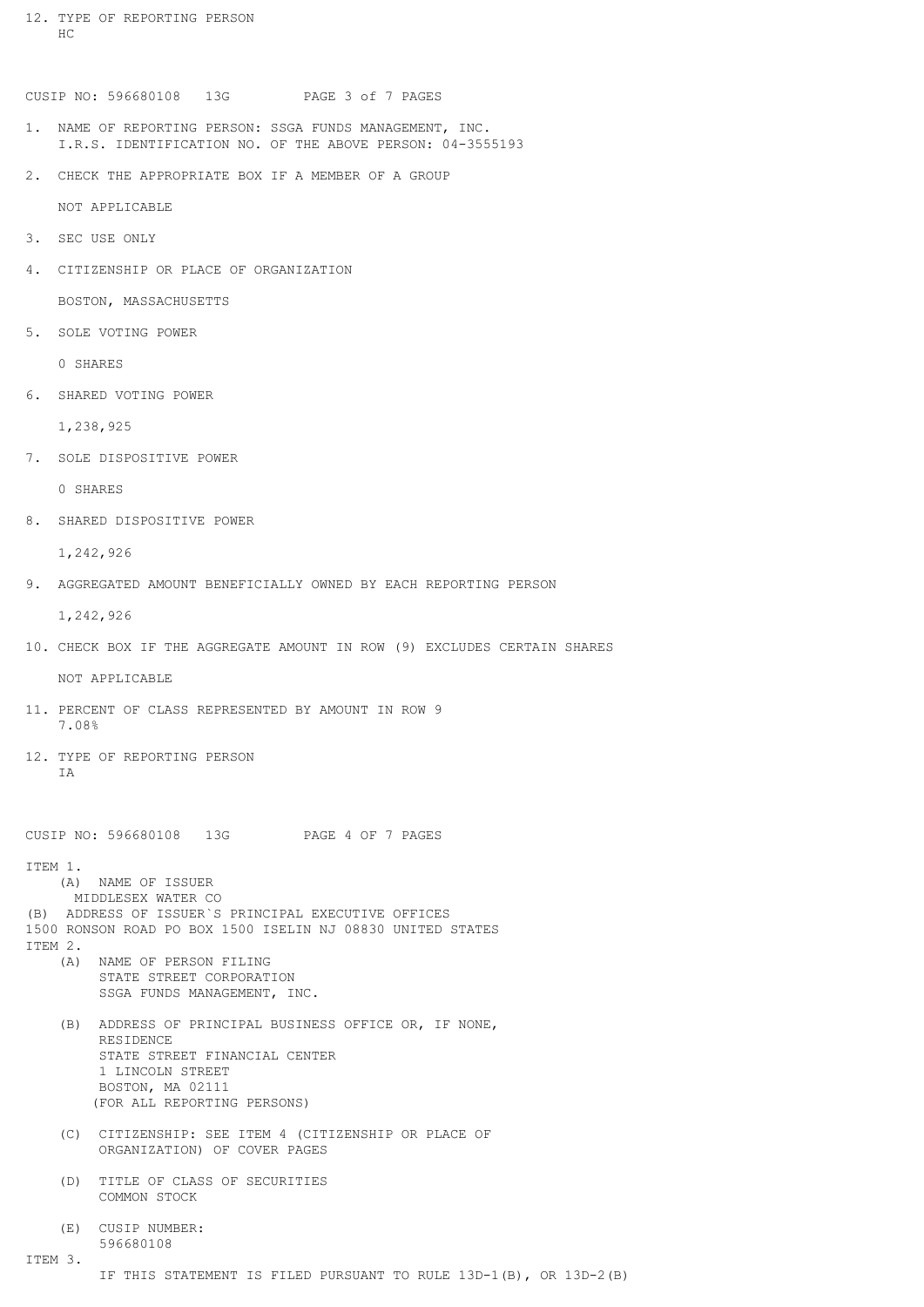OR (C), CHECK WHETHER THE PERSON FILING IS A: SEE ITEM 12(TYPE OF REPORTING PERSON) OF THE COVER PAGE FOR EACH REPORTING PERSON AND THE TABLE BELOW, WHICH EXPLAINS THE MEANING OF THE TWO LETTER SYMBOLS APPEARING IN ITEM 12 OF THE COVER PAGES.<br>SYMBOL CA CATEGORY BK BANK AS DEFINED IN SECTION 3(A) (6) OF THE ACT. IC INSURANCE COMPANY AS DEFINED IN SECTION 3 (A) (19) OF THE ACT IC INVESTMENT COMPANY REGISTERED UNDER SECTION 8 OF THE INVESTMENT COMPANY ACT OF 1940. IA AN INVESTMENT ADVISOR IN ACCORDANCE WITH RULE 13D-1(B) (1) (II) (E). EP AN EMPLOYEE BENEFIT PLAN OR ENDOWMENT FUND IN ACCORDANCE WITH RULE 13D-1(B) (1) (II) (F). HC A PARENT HOLDING COMPANY OR CONTROL PERSON IN ACCORDANCE WITH RULE 13D-1(B)(1)(II) (G). SA A SAVINGS ASSOCIATIONS AS DEFINED IN SECTION 3(B) OF THE FEDERAL DEPOSIT INSURANCE ACT (12 U.S.C. 1813). CP A CHURCH PLAN THAT IS EXCLUDED FROM THE DEFINITION OF AN INVESTMENT COMPANY UNDER SECTION 3(C)(14) OF THE INVESTMENT COMPANY ACT OF 1940.

CUSIP NO: 596680108 13G PAGE 5 OF 7 PAGES

ITEM 4. OWNERSHIP THE INFORMATION SET FORTH IN ROWS 5 THROUGH 11 OF THE COVER PAGE HERETO FOR EACH OF THE REPORTING PERSONS IS INCORPORATED HEREIN BY REFERENCE.

- ITEM 5. OWNERSHIP OF FIVE PERCENT OR LESS OF CLASS NOT APPLICABLE
- ITEM 6. OWNERSHIP OF MORE THAN FIVE PERCENT ON BEHALF OF ANOTHER PERSON NOT APPLICABLE
- ITEM 7. IDENTIFICATION AND CLASSIFICATION OF THE SUBSIDIARY WHICH ACQUIRED THE SECURITY BEING REPORTED ON BY THE PARENT HOLDING COMPANY OR CONTROL PERSON SEE EXHIBIT 1 ATTACHED HERETO
- ITEM 8. IDENTIFICATION AND CLASSIFICATION OF MEMBERS OF THE GROUP NOT APPLICABLE
- ITEM 9. NOTICE OF DISSOLUTION OF GROUP NOT APPLICABLE

CUSIP NO: 596680108 13G PAGE 6 OF 7 PAGES

## ITEM 10. CERTIFICATION

 BY SIGNING BELOW I CERTIFY THAT, TO THE BEST OF MY KNOWLEDGE AND BELIEF, THE SECURITIES REFERRED TO ABOVE WERE ACQUIRED AND ARE HELD IN THE ORDINARY COURSE OF BUSINESS AND WERE NOT ACQUIRED AND ARE NOT HELD FOR THE PURPOSE OR WITH THE EFFECT OF CHANGING OR INFLUENCING THE CONTROL OF THE ISSUER OF THE SECURITIES AND WERE NOT ACQUIRED AND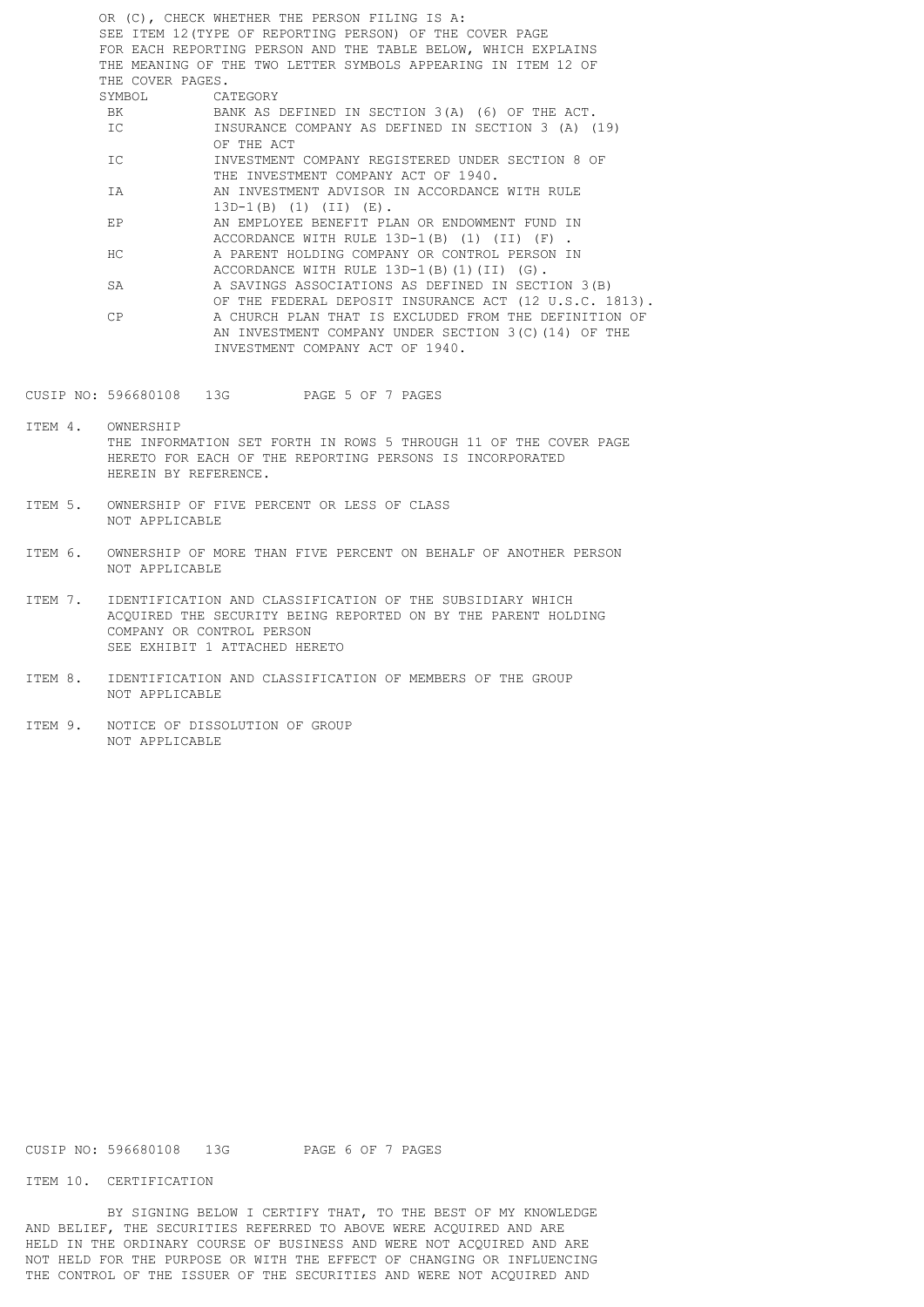ARE NOT HELD IN CONNECTION WITH OR AS A PARTICIPANT IN ANY TRANSACTION HAVING THAT PURPOSE OR EFFECT.

## **SIGNATURES**

 AFTER REASONABLE INQUIRY AND TO THE BEST OF HIS KNOWLEDGE AND BELIEF, EACH OF THE UNDERSIGNED CERTIFIES THAT THE INFORMATION SET FORTH IN THIS STATEMENT IS TRUE, COMPLETE AND CORRECT.

STATE STREET CORPORATION

ELIZABETH SCHAEFER SENIOR VICE PRESIDENT, DEPUTY CONTROLLER

SSGA FUNDS MANAGEMENT, INC.

JACLYN COLLIER CHIEF COMPLIANCE OFFICER

 EXHIBIT 1 THE FOLLOWING TABLE LISTS THE IDENTITY AND ITEM 3 CLASSIFICATION OF EACH SUBSIDIARY OF STATE STREET CORPORATION, THE PARENT HOLDING COMPANY, THAT BENEFICIALLY OWNS THE ISSUER`S SECURITIES. PLEASE REFER TO ITEM 3 OF THE ATTACHED SCHEDULE 13G FOR A DESCRIPTION OF EACH OF THE TWO-LETTER SYMBOLS REPRESENTING THE ITEM 3 CLASSIFICATION BELOW.

| SUBSIDIARY                                       | ITEM 3 CLASSIFICATION |
|--------------------------------------------------|-----------------------|
| SSGA FUNDS MANAGEMENT, INC.                      | ΙA                    |
| STATE STREET GLOBAL ADVISORS LIMITED             | <b>TA</b>             |
| STATE STREET GLOBAL ADVISORS EUROPE LIMITED      | <b>TA</b>             |
| STATE STREET GLOBAL ADVISORS TRUST COMPANY       | <b>TA</b>             |
| STATE STREET GLOBAL ADVISORS, AUSTRALIA, LIMITED | ΙA                    |

NOTE: ALL OF THE LEGAL ENTITIES ABOVE ARE DIRECT OR INDIRECT SUBSIDIARIES OF STATE STREET CORPORATION.

CUSIP NO: 596680108 13G PAGE 7 of 7 PAGES

JOINT FILING AGREEMENT

IN ACCORDANCE WITH RULE 13D-1(K)(1) UNDER THE SECURITIES EXCHANGE ACT OF 1934, AS AMENDED (THE EXCHANGE ACT), EACH UNDERSIGNED ENTITY (EACH A COMPANY) HEREBY AGREES TO ANY AND ALL JOINT FILINGS REQUIRED TO BE MADE ON THE COMPANY`S BEHALF ON SCHEDULE 13G (INCLUDING AMENDMENTS THERETO) UNDER THE EXCHANGE ACT, WITH RESPECT TO SECURITIES WHICH MAY BE DEEMED TO BE BENEFICIALLY OWNED BY THE COMPANY UNDER THE EXCHANGE ACT, AND THAT THIS AGREEMENT BE INCLUDED AS AN EXHIBIT TO ANY SUCH JOINT FILING. THIS AGREEMENT MAY BE EXECUTED IN ANY NUMBER OF COUNTERPARTS ALL OF WHICH TAKEN TOGETHER SHALL CONSTITUTE ONE AND THE SAME INSTRUMENT.

IN WITNESS WHEREOF, EACH COMPANY HEREBY EXECUTES THIS AGREEMENT EFFECTIVE AS OF THE DATE SET FORTH BELOW.

STATE STREET CORPORATION

ELIZABETH SCHAEFER SENIOR VICE PRESIDENT, DEPUTY CONTROLLER